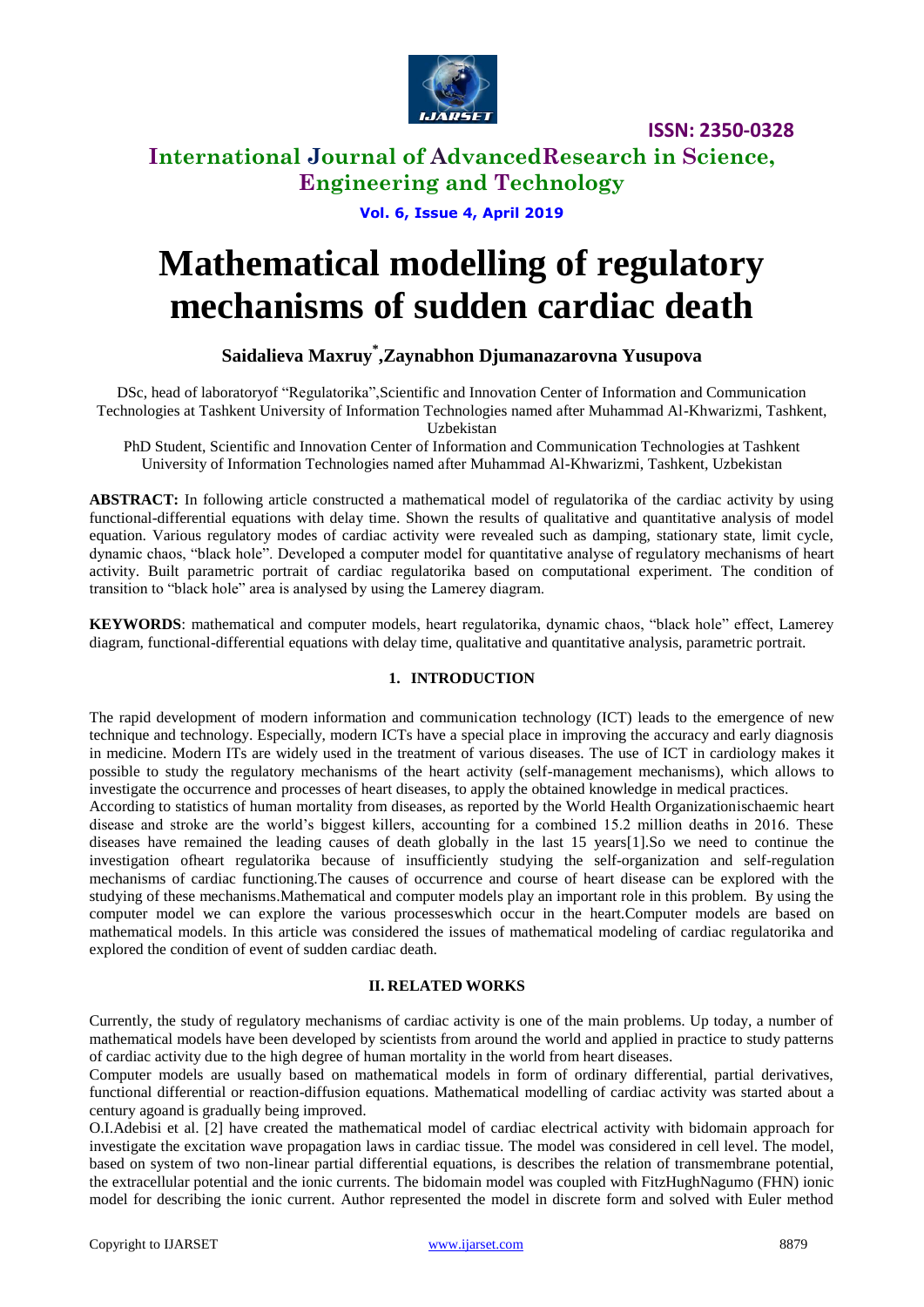

## **International Journal of AdvancedResearch in Science, Engineering and Technology**

#### **Vol. 6, Issue 4, April 2019**

and developed computer application in Java for quantitative analyze. Model can investigate the nature of electrical wave propagation pattern and useful in detection of electrical wave abnormalities in cardiac tissue.

The next work also is dedicated to study of excitation of cardiac fibers based on system of differential equations of reaction-diffusion [3]. This electrophysiological model describes the development process of transmembrane potential of the cardiomyocyte. The presented models can be used in the study of electrophysiological and mechanical activity of the left ventricle of the heart and the asymmetric model given in this work can be used in case of not only normal, but also pathologically changed ventricle.

Next work considered mathematical model of cardiac contraction-relaxing process and consists of 10 ordinary differential equations for conduction and relaxation function, functioning of heart valve, pressure in heart and blood vessels and etc. [4]. The model was constructed in organ level. Simulation was realized in LabVIEW and is used for educational purpose in studying of cardiac functioning in whole body.

Aliev's mathematical model of cardiac electrical activity [5] became famous among scientists because of his simplicity. It consists of following two equations, which first is describes fast change processes of transmembrane potential and the second - slow processes:<br> $\frac{\partial u}{\partial t} = \frac{\partial u}{\partial u} - k u(u - v)$ 

$$
\frac{\partial u}{\partial t} = \frac{\partial}{\partial x_i} d_{ij} \frac{\partial u}{\partial x_j} - ku(u - a)(u - 1) - uv
$$
\n(1)

$$
\frac{\partial v}{\partial t} = \varepsilon(u, v)(-v - ku(u - a - 1)).
$$

There are several works that used and modified mathematical model of Aliev R.R. In work [6] presented the mathematical model for investigation of cardiac electrical activity using simplest two-component model of Aliev R.R. and realized in form of equation for "reaction-diffusion" type. Determined the values of model parameters which best matched to properties of heart muscles. Given an algorithm for modeling the process of propagation of excitation in the heart. Made computer simulation for deducting the necessary information from ECG. Based on the results of simulations performed graphical visualization of propagation of excitation on the surface of the patient's heart.

M.MehdiSeyedebrahimi and et.al. [7] simulated software for study transmembrane potential propagation in normal and ischemic tissue of heart on base of Aliev-Panfilov model to describe electrical activity of cardiac tissue. In this work was simulated 3D mapping of transmembrane distribution of ventricle and possible to express ischemic zones and ischemic weight values. For numerical implementation of model equations was used finite difference method.

In work [8] authors modeled the process of electrical activity of heart. On base of mathematical model of Aliev-Panfilov they 3D visualized propagation of excitation wave in heart parts. In simulation was taken into account the space-time organization of the excitation process in the myocardium. The surface of the heart model is projected onto a plane for best design of real surface, and then every point was connected to the grid of solutions of Aliev-Panfilov model for illustration of action potential degree in these points.

We can continue discussion about this topic for a long time. But analyses of existing mathematical models show that attention was not paid enough to factor of spatial- temporal relations of propagation of excitation waves between heart parts in mathematical modelling. Accounting delay time contributes to a more realistic description of heart functioning [9-12]. So it would be purposeful if this factor was taken into account in model equations.

#### **III. MATERIAL AND METHODS**

In this article was offered mathematical model of propagation process of excitation waves in cardiac muscles. Let's consider the system of functional-differential equations with a delay argument that simulates the propagation of excitation waves through the layers in the heart regions: from the pacemaker to the left and right atria, through the atrioventricular node, to the left and right ventricles [13]: consider the system of functional-differential equations with a dexicutation waves through the layers in the heart regions: from the triver-tricular node, to the left and right ventricles [13]:<br>  $\frac{dX(t)}{dt} = \frac{AX^6(t-1)(1+BX^$ 

excitation waves through the layers in the heart regions: from the pacemaker to the left and right a triangle is at the ratioventricular node, to the left and right ventricles [13]:  
\n
$$
\frac{1}{h} \frac{dX(t)}{dt} = \frac{AX^6(t-1)(1+BX^6(t-1))^2}{((1+BX^6(t-1))^2+CX^6(t-1))((1+BX^6(t-1))^2+DX^6(t-1))} - b_1X(t), \qquad X(t) = \varphi(t), \ t \in [0,1], \quad (2)
$$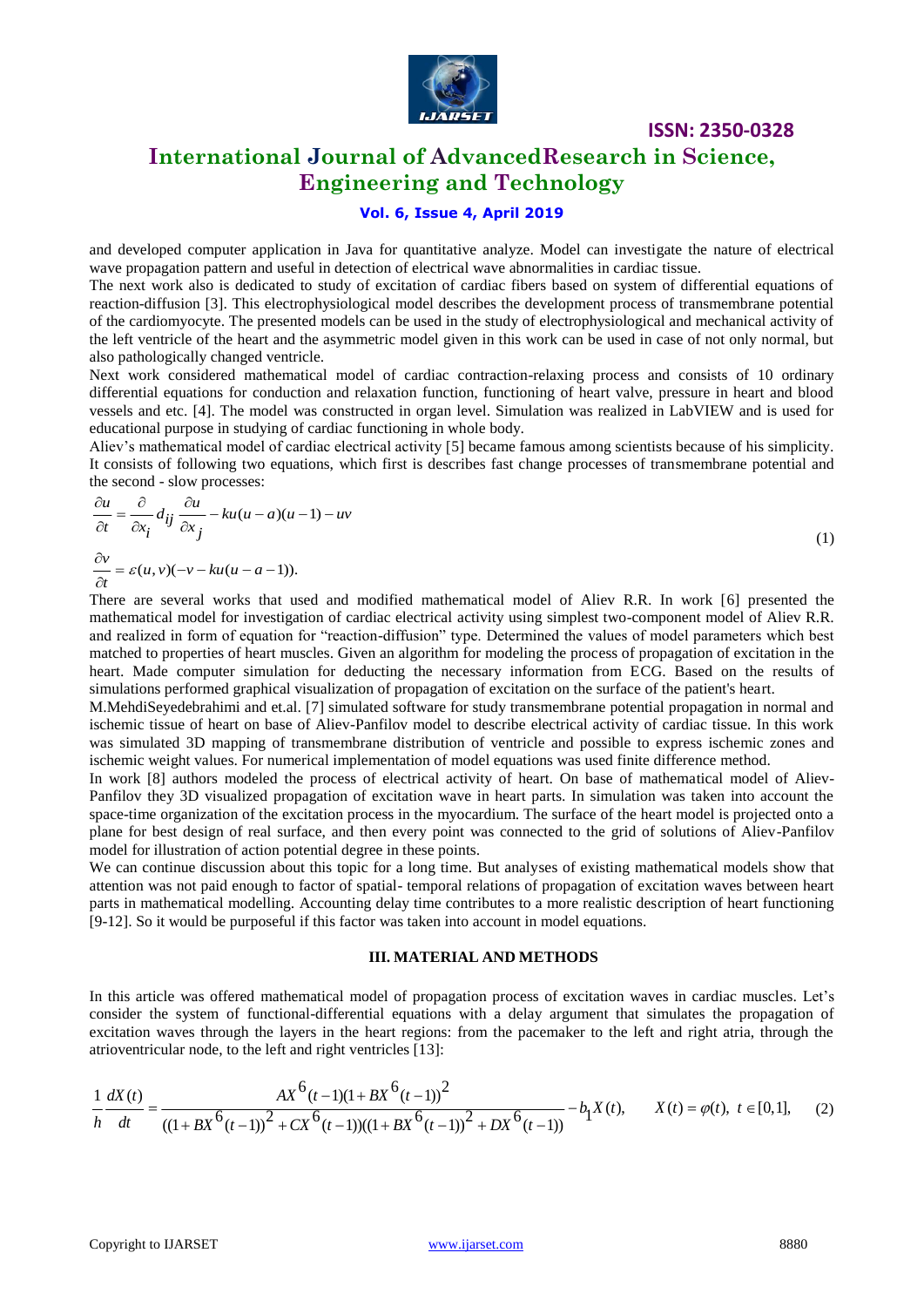

# **International Journal of AdvancedResearch in Science, Engineering and Technology**

**ISSN: 2350-0328**

#### **Vol. 6, Issue 4, April 2019**

$$
A = \frac{a_1 a_5 a_6}{b_5 b_6} \cdot \left(\frac{a_2 a_3 a_4}{b_2 b_3 b_4}\right)^2, B = \left(\sigma_3 \frac{a_2 a_3}{b_2 b_3}\right)^2,
$$
  

$$
C = \left(\sigma_1 \frac{a_2 a_3 a_4 a_5}{b_2 b_3 b_4 b_5}\right)^2, D = \left(\sigma_2 \frac{a_2 a_3 a_4 a_6}{b_2 b_3 b_4 b_6}\right)^2
$$

where  $X(t)$  – excitation wave propagation function in the heart muscles (six layers are considered that simulate the right, left atria and ventricles, two excitation nodes);  $a_i, b_i$  ( $i = 1,...,6$ ) – rates of excitation and decline of activity in the myocardium, respectively;  $h$  – delay time;  $\sigma_1, \sigma_2$  – inhibition parameters. All parameters are non-negative.

The developed mathematical model (2) is a system of functional-differential equations with delayed arguments, and it is very difficult to obtain the solutions by an analytical method. In this case, it is necessary to analyse the properties of characteristic solutions without defining explicit solutions. So, it is effective to use the methods of qualitative analysis of differential equations.

It was qualitatively analysed equation (2) for defining properties of characteristic solutions. The properties of existence, continuity and uniqueness, limited and non-negativity of characteristic solutions were explored. The existence of critical points has been revealed and the stability of these equilibrium points has been established. A stable trivial (O) and two nontrivial equilibrium points  $(\alpha$  and  $\beta)$  are defined and in some condition there are two more equilibrium points (γ and μ) may appeared, which are always unstable  $(O<\alpha<\beta<\gamma<\mu)$ . The equilibrium position (α) is stable and the equilibrium position (β) is always unstable according to the condition of the Hayes criterion. The stability of equilibrium points can be checked using condition (3). The stability of point  $(\alpha)$  leads to the appearance of a Poincaretype limit cycle, that is, it attracts all solutions onto itself and, with a small circle around itself, repels solutions. At the same time, all unstable equilibrium points always repel solutions. Thus, an oscillating process arises. The qualitative same time, an unstable equilibrium points always reper solutions. Thus,<br>analysis of equation (2) is given in more detail in [13].<br> $1 x_0^6 (D+2B(1+Bx_0^6)) x_0^6 (C+2B(1+Bx_0^6)) 1+3Bx_0^6$ be limit cycle, that is, it attracts all solutions onto itself and, with a small circle time, all unstable equilibrium points always repel solutions. Thus, an or allysis of equation (2) is given in more detail in [13].<br>

same time, all unstable equilibrium points always repel solutions. Thus, an oscillating process arises. The qualitative analysis of equation (2) is given in more detail in [13].  
\n
$$
-\frac{1}{6} < \frac{x_0^6 (D+2B(1+Bx_0^6))}{(1+Bx_0^6)^2+Dx_0^6} + \frac{x_0^6 (C+2B(1+Bx_0^6))}{(1+Bx_0^6)^2+Cx_0^6} - \frac{1}{1+Bx_0^6} < \frac{1}{6}
$$
\n(3)

where  $x_0$  - equilibrium point.

Qualitative and quantitative studies of equation (2) show the presence of the following modes of characteristic solutions: stationary mode reflecting a certain type of arrhythmia (A); self-oscillating solution showing normal functioning (B1 and B2); dynamic chaos mode (C); the mode of sudden breakdown of decisions corresponding to sudden cardiac death during the dynamic chaos - the "black hole" effect (D), that is, a sudden destructive change occurs in irregular behavior and sudden drop the solutions to zero; attenuation mode (E), that is, gradual programmed pursuit of solutions to zero. In the equilibrium position of the object under consideration we can have the following functional (4) and discrete (5) equations:<br>  $Ax(t) = \frac{Ax^6(t-1)(1+Bx^6(t-1))^2}{(4)}$ 

equations:  
\n
$$
x(t) = \frac{Ax^{6}(t-1)(1+Bx^{6}(t-1))^{2}}{b_{1}((1+Bx^{6}(t-1))^{2}+Cx^{6}(t-1))((1+Bx^{6}(t-1))^{2}+Dx^{6}(t-1))}
$$
\n
$$
x_{t+1} = \frac{Ax_{i}^{6}(1+Bx_{i}^{6})^{2}}{b_{1}[(1+Bx_{i}^{6})^{2}+Dx^{6}(t-1))^{2}+Dx^{6}(t-1)]}
$$
\n(4)

$$
x_{i+1} = \frac{Ax_i^6(1+Bx_i^6)^2}{b_1((1+Bx_i^6)^2+Cx_i^6)((1+Bx_i^6)^2+Dx_i^6)}
$$
\n(5)

To identify the characteristic solutions (2), a software tool was developed based on Lamerey diagram for equations (5) and different modes of functioning of the regulatory mechanisms of the cardiac activity were obtained (Fig. 1).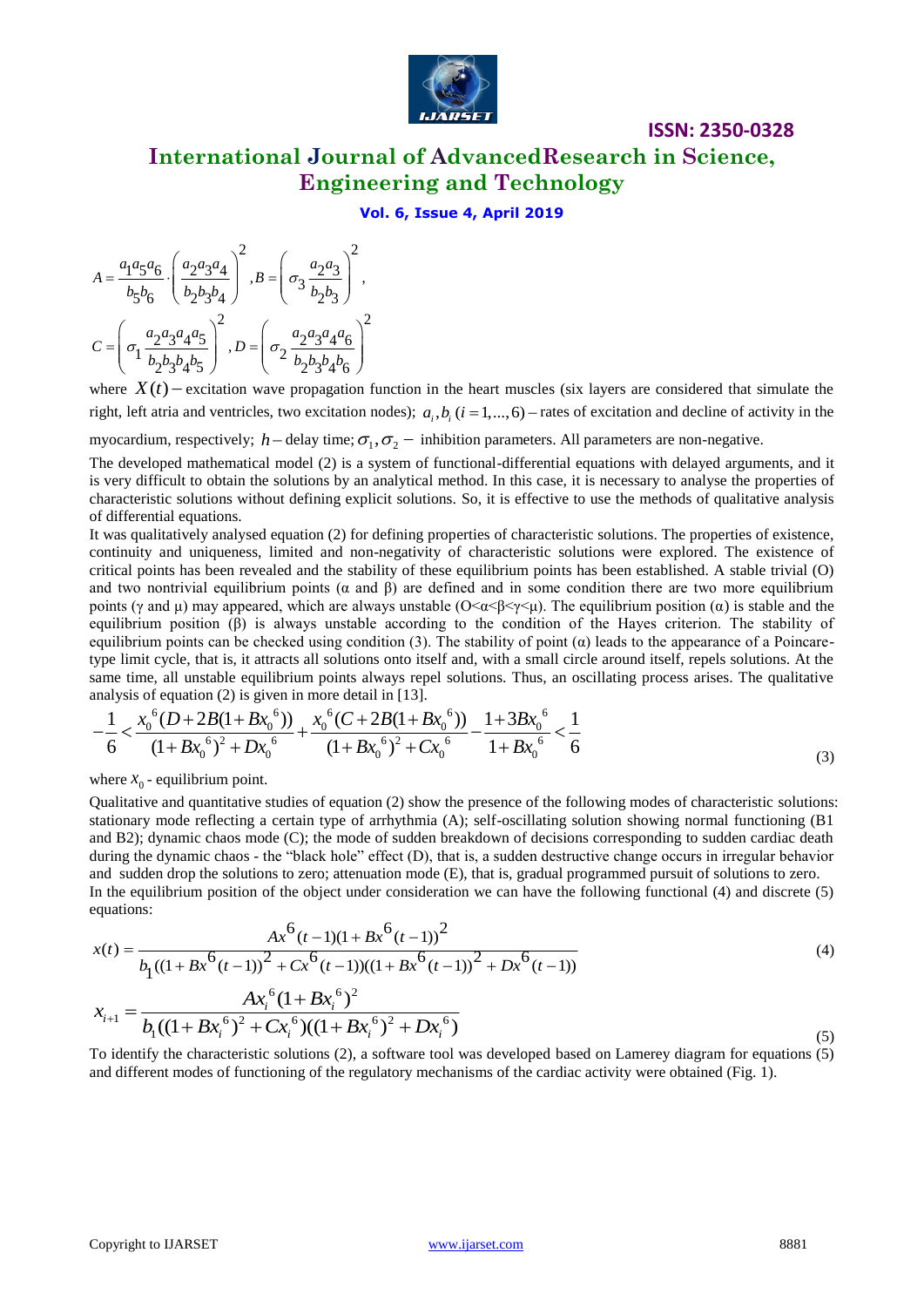

# **International Journal of AdvancedResearch in Science, Engineering and Technology**

**Vol. 6, Issue 4, April 2019**



Figure 1. Lamerey diagram of equation (5) and obtained modes: a – stationary state, b – self-oscillation, c – dynamic chaos, d – "black hole" effect.

We analysed the transition condition of object to the "black hole" effect with the use of Lamerey diagram (Fig. 2).



$$
F_1(x_2) < \alpha
$$

(6)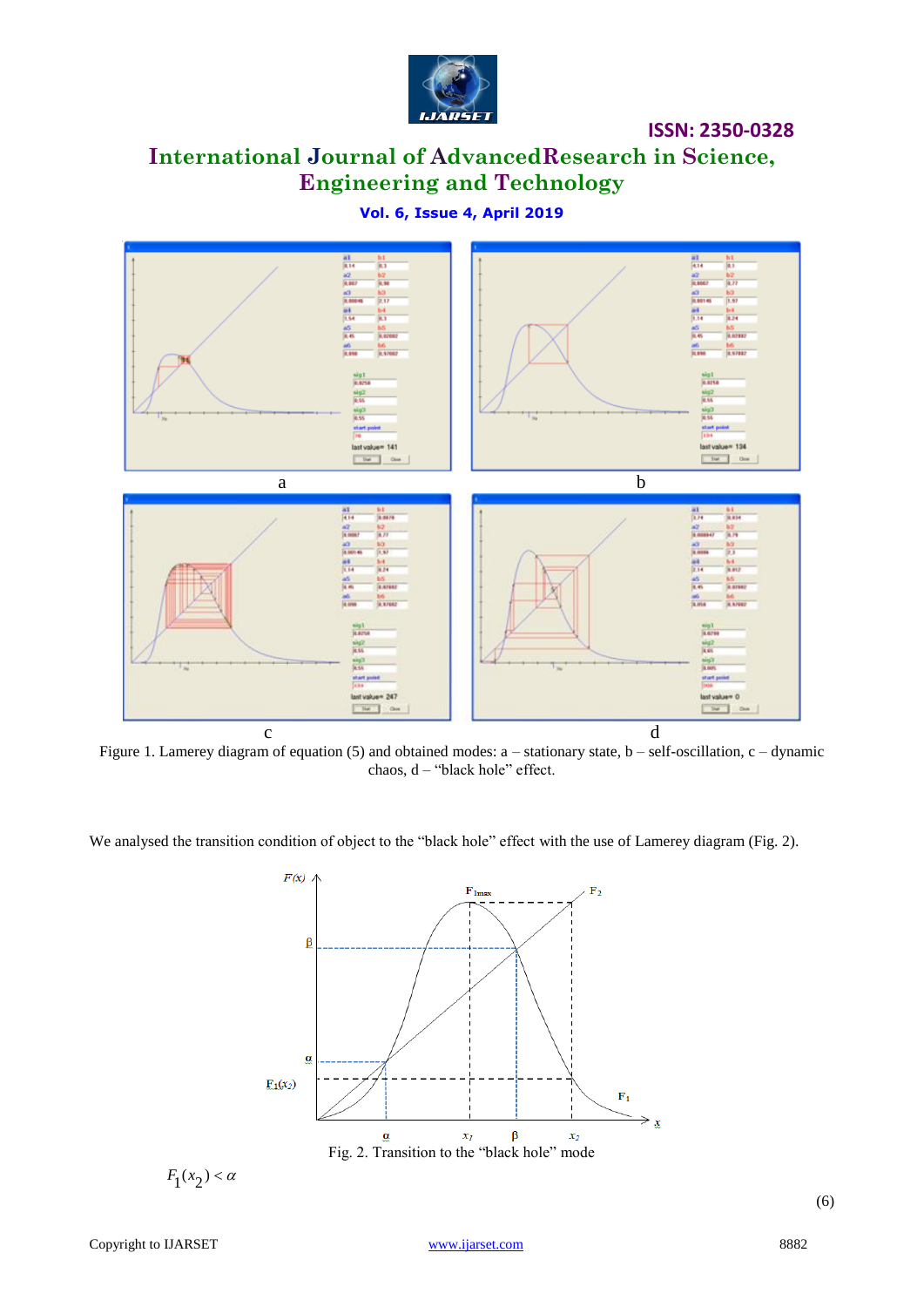

# **ISSN: 2350-0328 International Journal of AdvancedResearch in Science, Engineering and Technology**

#### **Vol. 6, Issue 4, April 2019**

In fig. 2, the sudden cardiac death effect may be occurred when condition (6) is fulfilled. Here, α and β are non-trivial equilibrium points of equation (2). The value of the function F1 and x2 can be calculated as follow:

$$
x_2 = \frac{4AB}{b_1(4B+C)(4B+D)}
$$
  

$$
F_1(x_2) = \frac{A}{D-C} \left( \frac{1}{1 + \frac{Cx_2^6}{(Bx_2^6+1)^2}} - \frac{1}{1 + \frac{Dx_2^6}{(Bx_2^6+1)^2}} \right)
$$

(7)

When condition (6) is satisfied, a "black hole" effect will be occurring, that is, a sudden cardiac death is observed. Calculating the value of  $\alpha$  in condition (6) with analytical way is very complex, so we can use numerical methods. A software tool has been developed for quantitative analysis the equation (2) and fig. 3 shows the interface of the program with the "black hole" effect.



#### **IV. CONCLUSION**

Mathematical and computer models on base of a functional-differential equation with a delay argument (2) allow investigate specific type of arrhythmia which may attack sudden cardiac death. The definition of the transition condition of the "black hole" effect is possible with condition (6).Computational experiments were carried out for the quantitative analysis of functional-differential equation (2) and the following cardiac modes were revealed:

- extinction of cardiac activity;
- stationary state;
- regularoscillationbehaviour;
- irregular oscillation dynamic chaos;
- the "black hole" effect sudden cardiac death.

Due to the fact that the proposed mathematical model can reflect different modes, it can be used to study cardiac activity in normal and abnormal conditions.